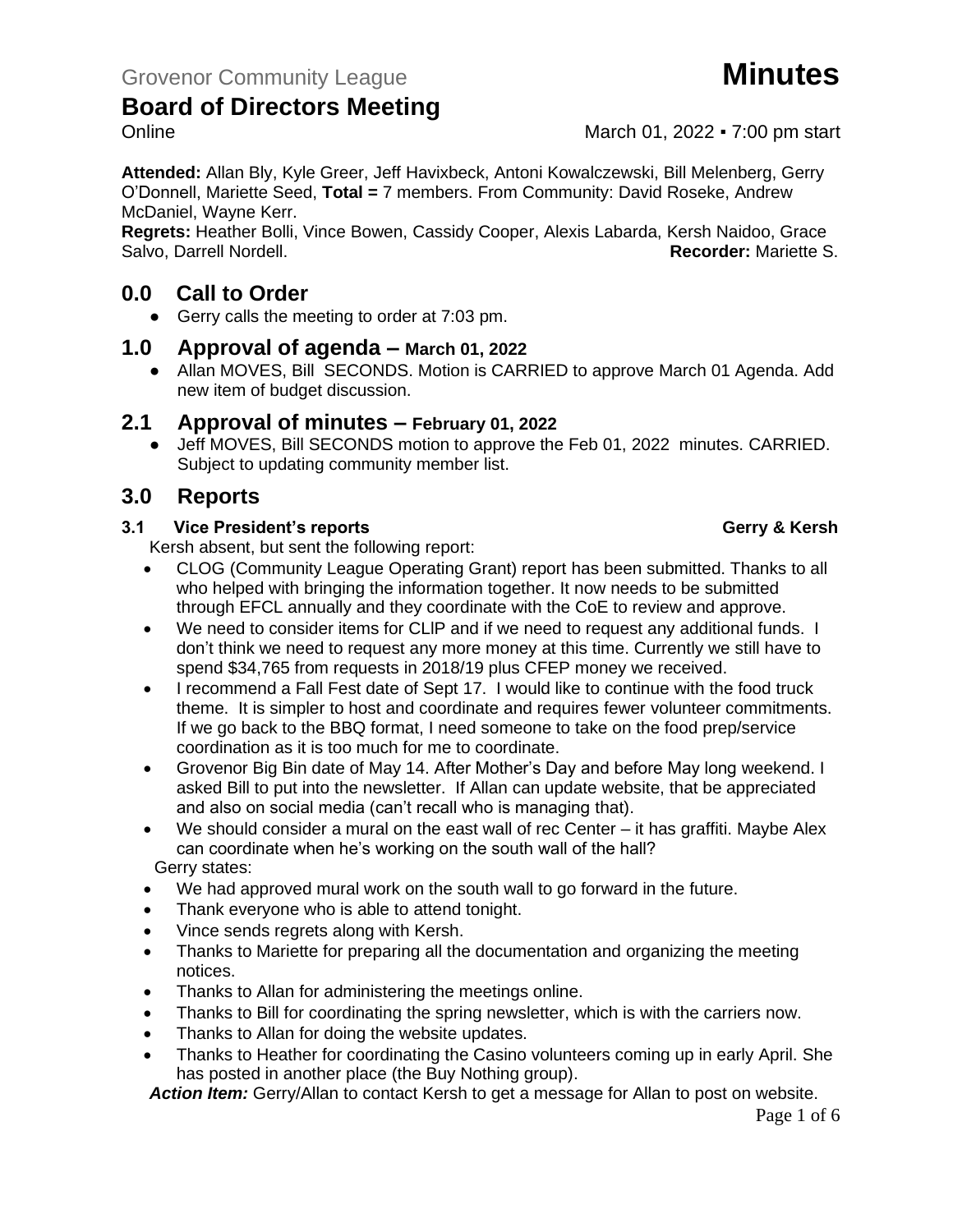

# **Board of Directors Meeting**

Online March 01, 2022 • 7:00 pm start

# **3.2 Treasurer's report Antoni**

Antoni reported that:

- Accounts as of Jan 31, 2022:
	- General Account: \$ 141,402.14
	- Casino Account: \$ 10,489.41
- Of note for January
	- Accounting for 2021 \$3,417.75
	- Nutrition program for \$1000.
	- Repairs and Maintenance \$942.56 \$525.63 (heating repairs) \$416.93 (equipment)
	- Antoni notes he hasn't been up to date on billing due to certain matters.
	- *Action Item: Gerry requests financial document with signature from Antoni.*

# **3.3 Civics report Jeff**

- Jeff reported that:
	- The 148 street saga continues. He has had lengthy conversations with all the players in the project.
	- MGL development is Jeff Lewis' development co. He took everyone's harsh criticism.
	- Presentation was to be sent in advance. There was no new information.
	- Some new visual aspect to the boxy building. Landscaping requested; none offered.
	- Residents at the Monday meeting sat and listened and came back with a 3 page letter that was delivered to MGL developments.
	- Jeff received response from Jeff Lewis who appeared to brush all their concerns aside.
	- A resident group that was proposed was ignored.
	- Some residents are meeting with the mayor's office today about development.
	- A similarly zoned property was rezoned to RA8 in Westmount recently. A mid-rise apartment. Did not give a lot of hope for Grovenor.
	- Resignation for Grovenor residents now on how to work with the developers.
	- Next meeting for April 5 re rezoning in front of council. Current council and Stuart Carlyle from the City seems to be set on rezoning.
	- The City plan is to not move out but move up. So, seems likely the development will go forward, despite a strong resident group.
	- In letter, residents requested green space, as there is none on the property. Ignored.
	- There is a sense that the developer thinks he can do whatever he wants and doesn't have to acknowledge community concerns or requests.
	- The 148 street development appears to be geared toward a rental structure. A lot of money has been invested thus far in the property.
	- Stall per unit required by city is .7. There will be an underground parkade.
	- *Action Item: Jeff to draft a letter from board to developer asking for some give.*

#### **3.4 City of Edmonton Darrell**

- Darrell absent, no report
- He sent an email that he would be away.

# **4.0 Old business**

**4.1** Social Events update Grace Grace Grace Grace Grace Grace Grace Grace Grace Grace Grace Grace Grace Grace Grace Grace Grace Grace Grace Grace Grace Grace Grace Grace Grace Grace Grace Grace Grace Grace Grace Grace Gra Grace on leave, no report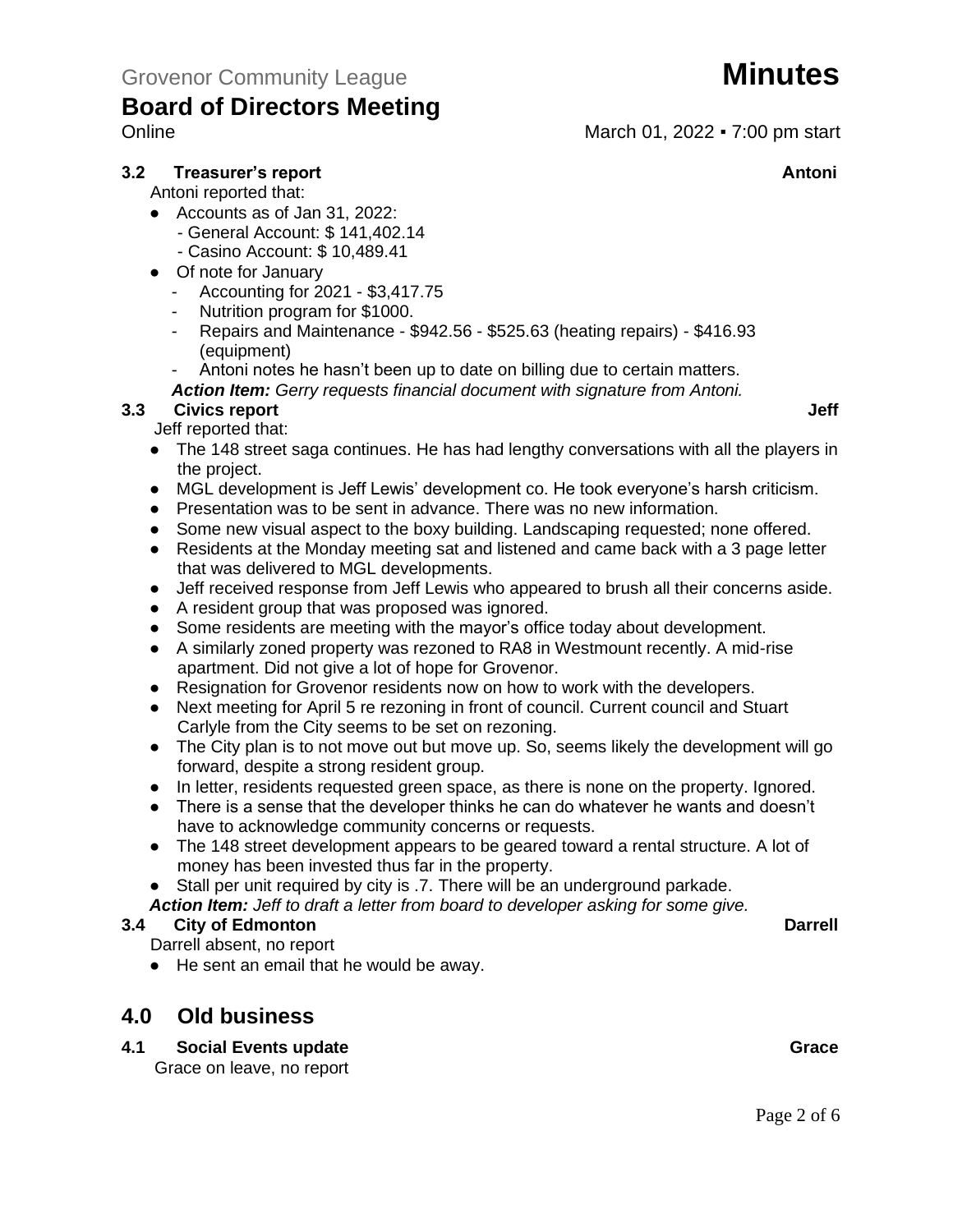# **Board of Directors Meeting** Online March 01, 2022 • 7:00 pm start

### **4.2 Programs update Cassidy Cassidy** Cassidy absent: • Deferred **4.3 4.3 Facilities status update Allan** Allan reported that: • Someone has repaired the missing piece of eavestrough over the sidewalk. • He broke up the ice underneath. • Regarding the mural, we have put it on hold until the spring. Kersh mentioned another. • Suggested to put forward the expense under CLIP. There is CLIP money to be used. • Question about CLIP being used for the sidewalk. Estimated at \$6000. It will be under \$10,000 total, as discussed with Daryl. **Action item:** He will call companies *for the long term eaves trough.* **4.4 Ice Rink planning for 2021-22 season Kyle** Kyle reported that: • There has been more equipment maintenance issues this year with supply issues. • They are making do. The weather fluctuations have been a challenge. • There has been melting. Weird weather this year and equipment. • With easing of restrictions, why open the rec centre as it is late in the season. *Action item: n/a* **4.5 Valley Line LRT & EPCOR infrastructure project Allan** Allan stated: • There was an Epcor update this week that was sent out. • He informed Street Labs that the traffic patterns are going to change with the construction. • The majority of the construction is going to happen once Stony Plain Rd closes. **Action item:** n/a **4.6 Website update Allan** Allan stated: • The website gets updated as events arise. The casino was just added. *Action Item: n/a* **4.7 AHS / EFC Regulations, Guidelines & Best Practices Gerry/All**

Gerry reported:

• There are still going to be masking requirements in accordance with the CoE for community league facilities at this time. City council can change that after March 14. *Action item: n/a*

### **4.8 Street Labs David Roseke**

- David says they have gained steam very quickly. A team of 7 people, a really focused group.
- Installation is estimated to be in July.
- The first meeting was with Amanda from The CoE. She explained and showed examples of what other communities have done. Barriers going into the road with planters, boulders, etc. Other possibilities include parklets, curb extensions, colorful crosswalks. Told to be ambitious.
- Diverse team from all over Grovenor. They have ideas and are gathering feedback from Grovenor residents.

Page 3 of 6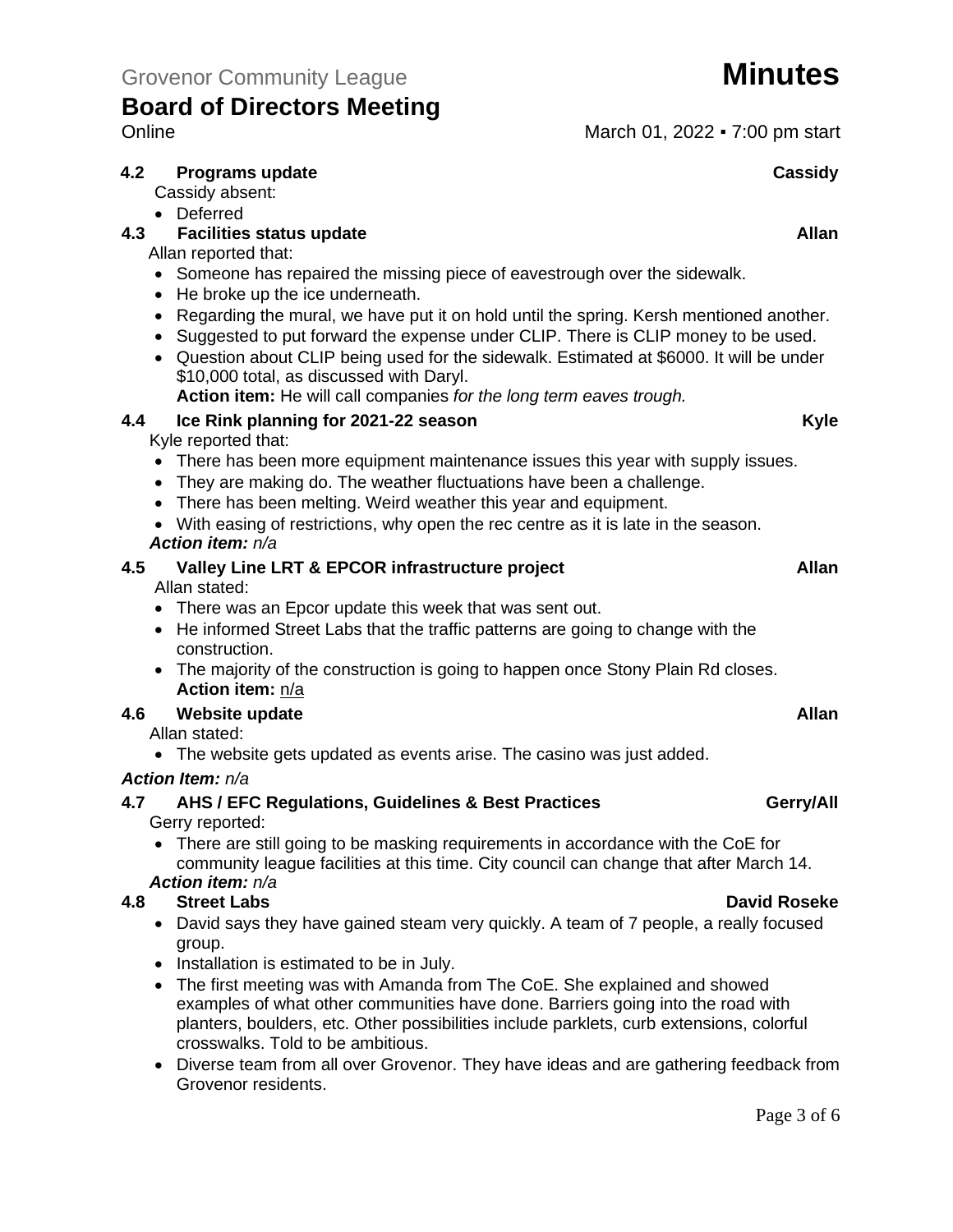# **Board of Directors Meeting**

- Online March 01, 2022 7:00 pm start
	- Allan created the Street Labs email, which has been helpful. Contact him there.
	- There is a blurb in the spring newsletter about Street Labs.
	- Justine Mah created a map David shared. Parklet is planned for where colorful children's bench was taken. Other is by Ch cafeteria. Another at intersection by Grovenor Park, by the 4-way stop.
	- Considering asking student from Grovenor school to design crosswalk.
	- Curb extensions on through road, 104 and 106 ave.
	- South end of 144 St with curb extensions as well proposed.
	- Booklet said 3 instillations. Now it seems to be unlimited.
	- The city is providing the materials, but we provide the labour. There are set parameters.
	- Question about how this all is being communicated? The newsletter has been a resource. Posting on the website has been great and will continue.
	- Intend to post of Facebook.
	- Suggested to book a Saturday afternoon at the hall to inform the community of the plans.

*Action item: To book the hall for a meet & greet event.*

#### **4.9 Casino 2022 update Heather/Gerry Heather/Gerry**

Heather absent, Gerry states:

- She has filled many positions but still has more to be filled.
- It went into the newsletter.
- *Action item: To continue to find more casino volunteers.*

### **4.10 Grants for Ice rinks status**

Kersh absent, Gerry reports:

- That we did receive one ice rink grant for \$750 from CoE.
- Not sure of the status of the other from EPCOR. Deadline has now passed.

#### **4.11 Hall rental agreements Kersh/Gerry/Allan**

Kersh/Gerry/Allan reports:

• No update at this time.

### **4.12 Contract updates Gerry/Allan**

#### • N/A. Take off agenda.

#### **4.13 Review of board positions descriptions on website Jeff/All**

- Jeff thinks a lot of it is what emphasis you put on a few words.
- Make it more of a facilitative role.
- Bylaw, Board directors has a broken link. *Action item: Jeff to send to draft to board.*

#### **Action item: for everyone to look at their position description**

# **4.14 Attracting new board members Gerry/All**

• Advertisement on website and on website.

# **4.15** Newsletter update **Bill Bill Bill Bill Bill**

- Bill says he received an article about landscaping from Brad Mielke that adds to the newsletter. He will stay on until in his role until September.
- Gerry thank Bill for doing the newsletter.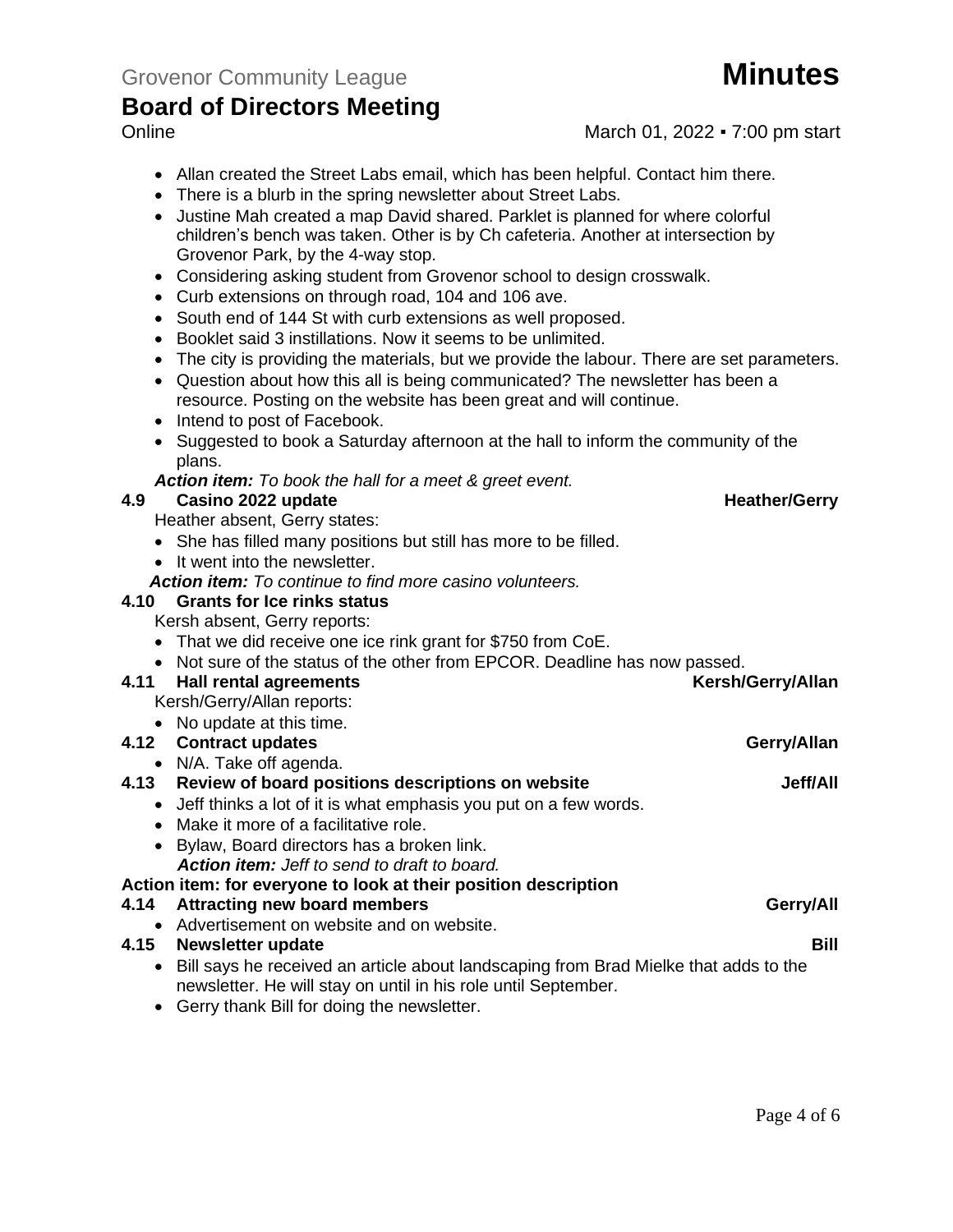

# **5.0 New business**

### **5.1 Budget Gerry**

Gerry states:

- Because of the flux in regulations/protocols, we went without a budget this year.
- We could use as a placeholder what we used last year.
- MOTION to accept the baseline budget from 2021 as a budget for this year, subject to change later if events change. MOVED by Antoni, SECONDED by Allan.
- *Action Item: To draft a budget document.*
- **5.2 Other new business All**
	- $\bullet$  n/a

# **6.0 Action Items update (for items not yet covered)**

• Nothing to be updated from the recently update list.

# **7.0 Next meeting – April 05, 2022 ▪ 7:00 pm**

### **Adjourned 8:35**

\*Please see the January Income Statement included below.